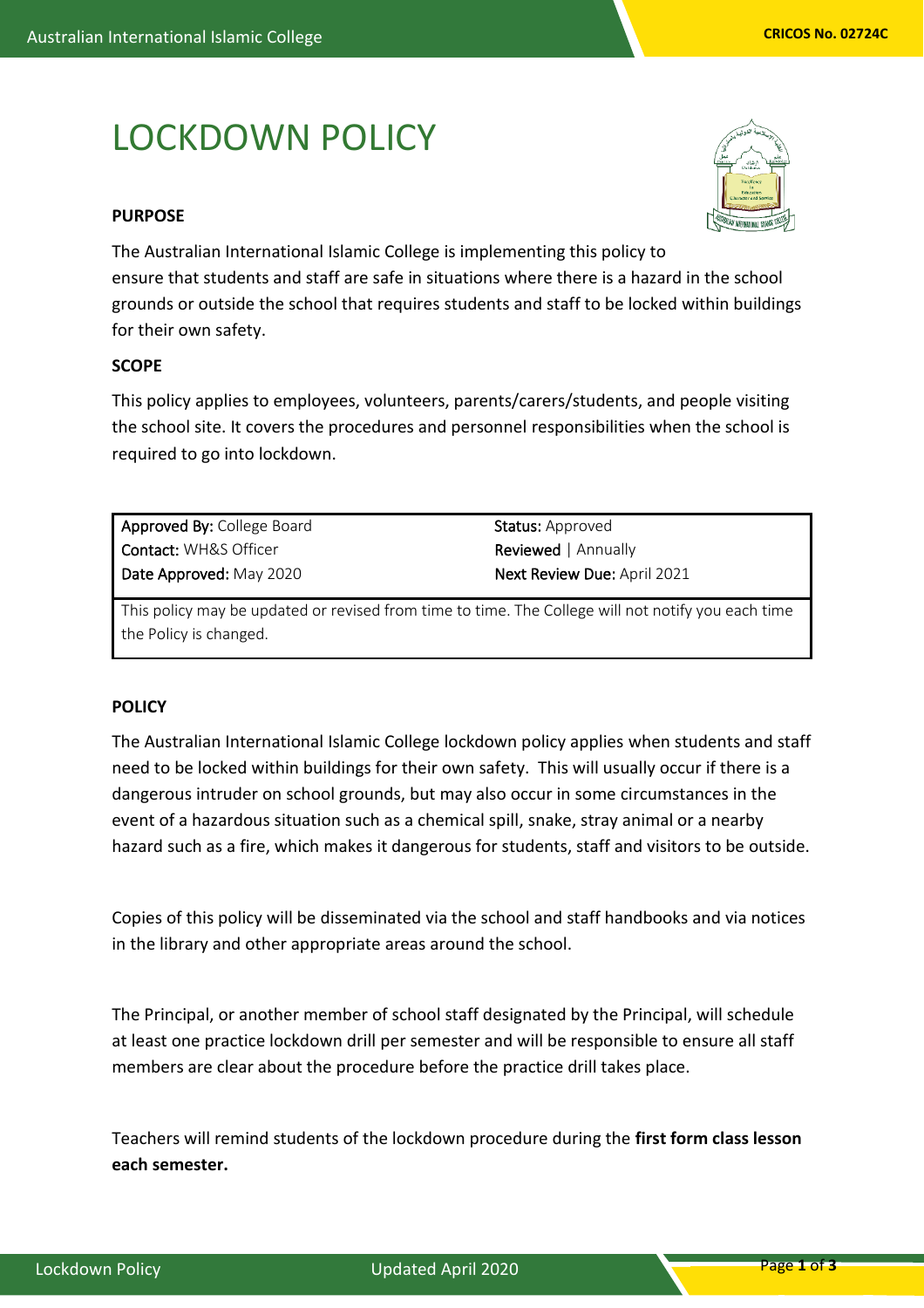#### **PROCEDURE**

In the event of an emergency, the Principal will make the decision with regard to whether the campus needs to be locked-down.

If the decision is made to lockdown:

- A tone will be played continuously to signal a lockdown (Ayatul Kursi)
- The school has a public address system which will be activated **if appropriate** and the following announcement *may* be given by the front office administrator:

*Activate lock down procedures immediately.* 

*All students, staff, and registered guests please proceed to the nearest classroom. Staff, secure your rooms and students.*

*REPEAT: Activate lock down procedures immediately. All students, staff, and registered guests please proceed to the nearest classroom.*

**NOTE- It may not be possible to make a public address- the signal for a lockdown is the playing of the Ayatul Kursi**

## **LOCKDOWN PROCEDURES**

- 1. In the event of a building lockdown, it is mandatory that all students and adults remain in the classroom. Students and adults who are in the hallway are to move into the closest occupied classroom.
- 2. Staff members who are not teaching at the start of lockdown should go to the nearest classroom (or remain in staffrooms);
- 3. Staff, should check hallways for students and direct them to the nearest classroom
- 4. Lock all doors
- 5. Position students against the door wall in the most non-visible corner, seated.
- 6. Do **not** allow students to use the classroom phone if there is one available.
- 7. Remind students and adults to remain quiet
- 8. Remain in this position until "all clear" is announced, once all clear mark a roll and contact office for students not accounted for
- 9. Contact parents about the time and place to pick up their child.
- 10. Students who are out of class should be taken into the nearest classroom

# **FOR PARENTS**

Once a lock-down situation is declared. Parents will be notified as soon as it is practical to do so. However, parents are requested not to come to the school, as **students will not be released to parents during lock down.** Parents are also asked not to call the school as this